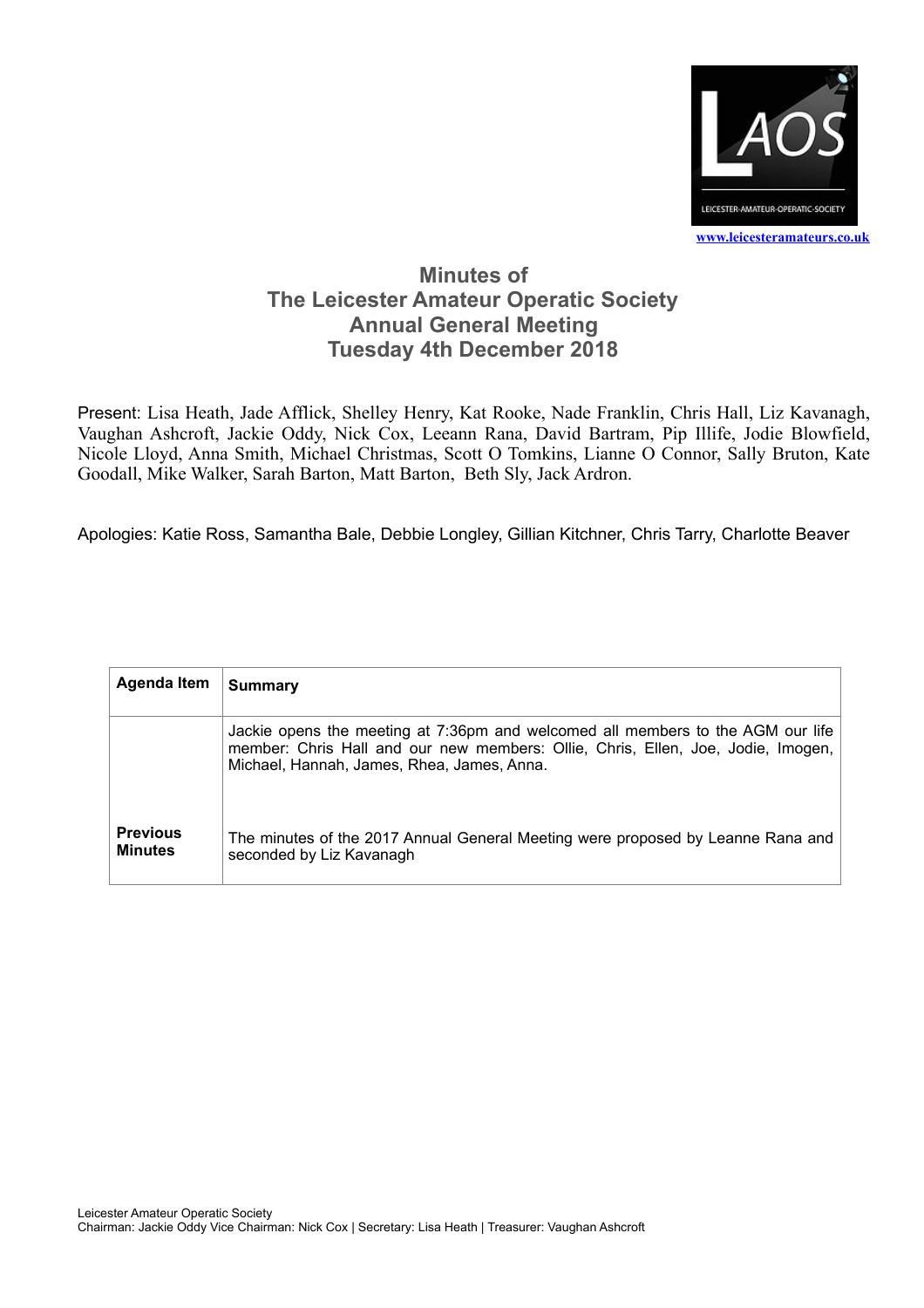

## **[www.leicesteramateurs.co.uk](http://www.leicesteramateurs.co.uk)**

| <b>Chairmans</b><br><b>Report</b> | Earlier this year the we were just about to sign on the dotted line to perform Legally Blonde this<br>year when the offer came from MTI to have the opportunity to do Chitty in what was originally<br>going to be its only year of release to non-professional companies                                                                                                                                                                                                                                         |
|-----------------------------------|-------------------------------------------------------------------------------------------------------------------------------------------------------------------------------------------------------------------------------------------------------------------------------------------------------------------------------------------------------------------------------------------------------------------------------------------------------------------------------------------------------------------|
|                                   | Was it too good an opportunity to miss?<br>Or too big a risk to take?                                                                                                                                                                                                                                                                                                                                                                                                                                             |
|                                   | We were already potentially gambling on a theatre that might not have the technical capability to<br>support a production on this scale.                                                                                                                                                                                                                                                                                                                                                                          |
|                                   | I don't mind admitting that it caused a lot of debate on the Committee – and in the end had to go<br>to a vote.                                                                                                                                                                                                                                                                                                                                                                                                   |
|                                   | We ultimately made the decision, a difficult decision, to go with it.                                                                                                                                                                                                                                                                                                                                                                                                                                             |
|                                   | On reflection, I'm not the one who should be the judge of whether or not it was the right deci-<br>sion.                                                                                                                                                                                                                                                                                                                                                                                                          |
|                                   | Artistically I believe we did a really great job with a strong, well-judged cast. Lots of creative<br>artistic decisions were made, had to be made, due to the relatively small size of the cast and the<br>large lack of men!                                                                                                                                                                                                                                                                                    |
|                                   | Commercially, Vaughan will kill me if I steal his thunder again so my lips are sealed.                                                                                                                                                                                                                                                                                                                                                                                                                            |
|                                   | Technically – to quote Delores in Sister Act – "There are no words". What I'd like to acknowl-<br>edge and pay tribute to is how well the company of the show rallied together, against almost in-<br>surmountable sound issues to show the utmost professionalism and being the epitome of the old<br>adage that the show must go on.                                                                                                                                                                            |
|                                   | And thank you to the production team for providing the moral support that the company needed.                                                                                                                                                                                                                                                                                                                                                                                                                     |
|                                   | So what have we learned? Those of you who've been members for a while will know I like to<br>talk about balance, yin and yang. The theatre wasn't ready – one of the consortium directors ac-<br>tually said to me, Nick and Vaughan after opening night "I wish we had another week". But they<br>will be ready next time. We've already had post show discussions about 2019 and know that we<br>can bring in our own technical people if we wish to and work is already ongoing to source the<br>right people. |
|                                   | Having children in the cast was a huge challenge – we've learned that we need to be better with<br>fulfilling our safeguarding responsibilities. At this point I need to acknowledge the work done by<br>Lisa to co-ordinate nearly 100 applicants, liaise with the parents of the 72<br>children that came to the workshop, and then co-ordinate the individual licensing of the 26 chil-<br>dren who were selected for the cast.                                                                                |
|                                   |                                                                                                                                                                                                                                                                                                                                                                                                                                                                                                                   |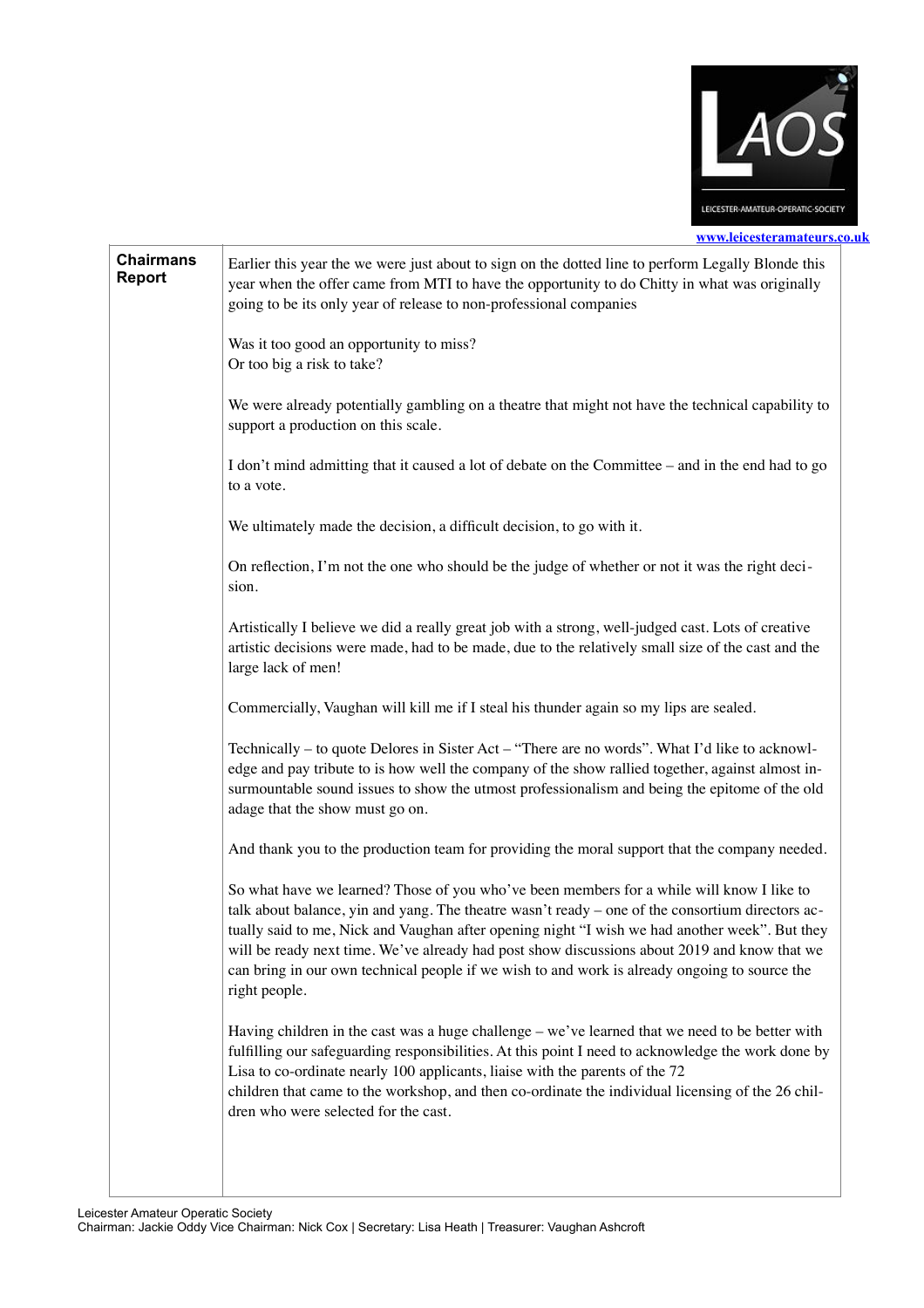

**[www.leicesteramateurs.co.uk](http://www.leicesteramateurs.co.uk)**

| We've learned that some rehearsal venues don't work for our needs and we've done something<br>about that.                                                                                                                                                                                                                                                                                                                                                                                                                                                                                                                                                                                         |  |
|---------------------------------------------------------------------------------------------------------------------------------------------------------------------------------------------------------------------------------------------------------------------------------------------------------------------------------------------------------------------------------------------------------------------------------------------------------------------------------------------------------------------------------------------------------------------------------------------------------------------------------------------------------------------------------------------------|--|
| We've learned that marketing $-$ the right kind of marketing at the right time - is critical. My<br>thanks go to Pip for the sterling work she did to really be creative with our marketing.                                                                                                                                                                                                                                                                                                                                                                                                                                                                                                      |  |
| It's been one of the toughest years that I can remember – for everyone involved in the production<br>of Chitty and I'm really proud of what we achieved, against all odds.                                                                                                                                                                                                                                                                                                                                                                                                                                                                                                                        |  |
| It's been said many times over recent years how much the membership would like the stability of<br>knowing when and where we're going to perform and what the show choice will be. I've spoken<br>before about the challenge of having to negotiate year on year during my tenure as Chairman<br>with a succession of different producers at Curve and more recently the Haymarket Consortium.<br>We're pleased to be able to tell you that, as far as Haymarket are concerned, we now have a<br>standing arrangement to be in the main house in June every year.                                                                                                                                 |  |
| You will recall at last year's AGM we were fully prepared to appear vulnerable and we asked all<br>of the members what you want from your membership. A lot of what was requested we haven't<br>been able to deliver on due to the demands of this year's show for everyone on the Committee<br>whether we were performing or not. But let me say that the Committee is fully committed to the<br>ongoing evolution of this Society and more will be said about that later on in the agenda.                                                                                                                                                                                                      |  |
| Finally I have an appeal, actually two. We're all here tonight as we have a personal interest in the<br>future of the Society. There is a                                                                                                                                                                                                                                                                                                                                                                                                                                                                                                                                                         |  |
| dependency on all of us to do our bit to support the Society. I've spoken about some of the work<br>that the Committee put in and I'd appeal to you all to consider that it doesn't necessarily need to<br>be a Committee member who takes actions like organising a social event, creating marketing<br>opportunities, bringing tea and coffee to rehearsal.                                                                                                                                                                                                                                                                                                                                     |  |
| My 2nd appeal is a financial one. A lot was said about how much better it would have been to                                                                                                                                                                                                                                                                                                                                                                                                                                                                                                                                                                                                      |  |
| have had a pianist to support Steve actually being able to conduct earlier on in the rehearsal<br>process. This is a fair comment but an expensive ask. Vaughan is very, very protective of the<br>Society's money and has always made prudent, conservative decisions on our behalf. Having<br>said that, Chitty was a really expensive show – the car alone cost more than some sets do and we<br>ran out of money to pay the bills for Chitty (and the upfront ones for Shrek) before the show<br>started. Vaughan and I personally subsidised the Society. What would have made a significant<br>difference is if all membership subs and show fees had been paid when they were due and this |  |
| will be an expectation clearly set to everyone. So  before you go tonight, get your mobiles<br>out, go on your banking app and pay your membership subs.                                                                                                                                                                                                                                                                                                                                                                                                                                                                                                                                          |  |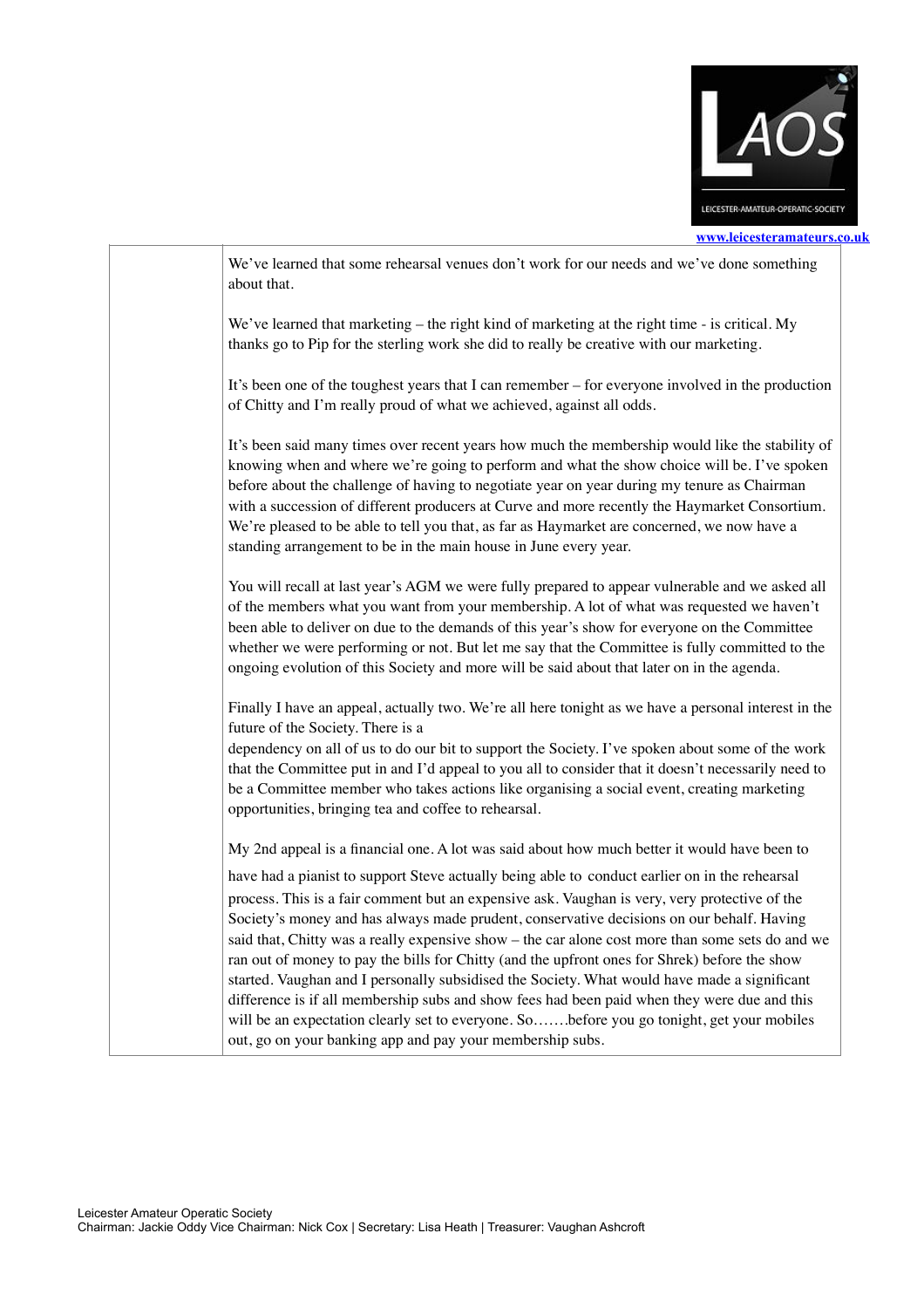

|                                                     | www.leicesteramateurs.                                                                                                                                                                                                                                                                                                                                                                                                                                                                                                                                                                                                                                                                                                                                                                                   |
|-----------------------------------------------------|----------------------------------------------------------------------------------------------------------------------------------------------------------------------------------------------------------------------------------------------------------------------------------------------------------------------------------------------------------------------------------------------------------------------------------------------------------------------------------------------------------------------------------------------------------------------------------------------------------------------------------------------------------------------------------------------------------------------------------------------------------------------------------------------------------|
| <b>Musical</b><br><b>Directors</b><br><b>Report</b> | Sorry I can't be with you all tonight - I am genuinely busy but I can't help but<br>wonder if any of you think I do this just to see if Jackie's impression of me (as<br>she reads this verbatim!) gets better each year?                                                                                                                                                                                                                                                                                                                                                                                                                                                                                                                                                                                |
|                                                     | So, I thought Chitty Chitty Bang Bang was going to be a piece of cake; with its<br>um-cha accompaniments and its traditional book musical harmonies. I<br>couldn't have underestimated it enough. They have dragged this right into the<br>21st Century with the musical writing added to the show. The Chorus harmon-<br>ies were more challenging than expected and the piano was just a nightmare<br>for my potato endowed palms! This combined with my time limitations at re-<br>hearsals meant that this whole process was way more stressful than I ever ex-<br>pected it to be. Rest assured this is being rectified for Shrek and I am confid-<br>ent Shrek will be an incredible musical to be a part of.                                                                                      |
|                                                     | We could go on for days about the technical difficulties that were placed upon<br>us during show week- things beyond our control - that made us feel limited by<br>what we could achieve. I think it's best to leave that alone and focus on what<br>we did. We did have moments of brilliance in the show but do I think this was<br>our best work to date? Regretfully, No. I think our expectations were not<br>where they normally are; often distracted by the things that weren't right but<br>couldn't do anything about. I think the amount of chitty car stage time with<br>music was underestimated; the car was another actor on stage in its own right<br>but lack of rehearsal time with the car and the music meant we were unable<br>to properly gauge how we wanted this to be executed. |
|                                                     | I have to say that the band did you very proud; they were truly excellent. And<br>say whatever you want about the sound guy (make sure I'm not around be-<br>cause I will defend him in HIS field) but he made your band sound quite ex-<br>quisite; regular comments like "We thought it was backing track" filled me<br>with confidence that "the pit" was doing its bit for you. I use the term "pit"<br>loosely since we were in the studio. This was not a pleasant experience; being<br>so detached from the cast came with its own difficulties which we will look to<br>ensure don't exist for Shrek.                                                                                                                                                                                            |
|                                                     | Looking to the future, I am very excited to be asked to MD for LAOS and Shrek<br>is a superb opportunity for LAOS to do what it does and do what it does bril-<br>liantly! The work will be hard but I think it will be fun and enjoyable. The<br>show is musically overwritten and quite obtuse at times BUT we will execute<br>with gusto and bravado. The story is much like an onion with many layers we<br>will resent the shallow fun of the show but we will also explore the darker,<br>more meaningful undertones of acceptance and tolerance. I am very keen to<br>tell this musical story through this excellent music.                                                                                                                                                                       |
|                                                     | See you on January 7th x                                                                                                                                                                                                                                                                                                                                                                                                                                                                                                                                                                                                                                                                                                                                                                                 |
|                                                     |                                                                                                                                                                                                                                                                                                                                                                                                                                                                                                                                                                                                                                                                                                                                                                                                          |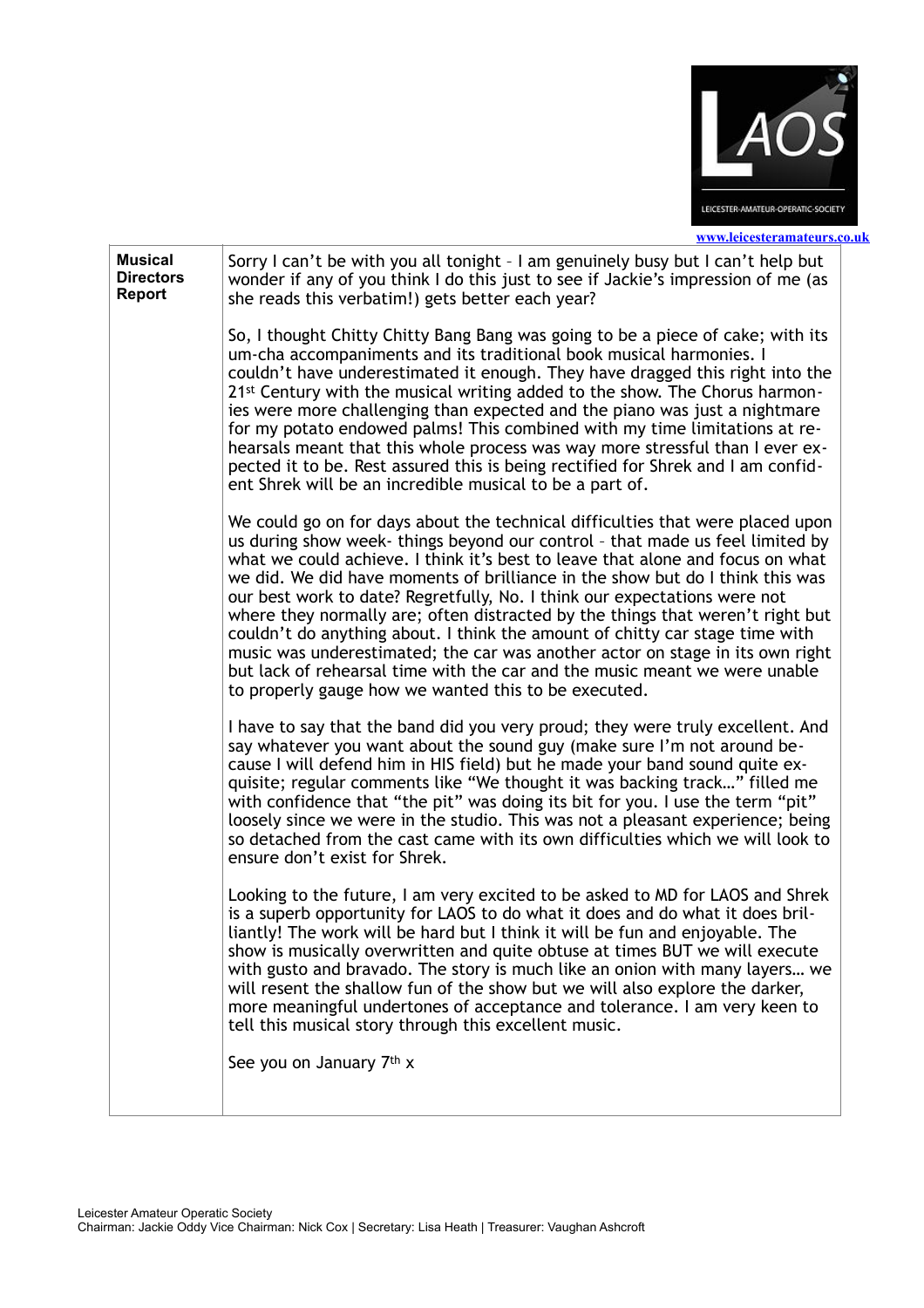

| <b>DIRECTORS</b><br><b>REPORT</b>                  | Sally started by saying It was a privilege to do Chitty with Lianne. She went to<br>the Haymarket as a child and fell in love with the theatre. Shy and retiring as a<br>child. Getting the chance to be a director she was very grateful. Rehearsal<br>schedule - Addresses that going forwards this needs to be done early. Very<br>short time to put it together for the technicality of the show. A little more time<br>for Shrek is needed. Haymarket was not prepared for us and despite the fact<br>the plots were done the Haymarket were not ready. We will make sure we are<br>ready for Shrek and sure Haymarket will be too. Steve is on board for the full<br>rehearsal schedule. We are aware this is a hobby, we need to make it enjoyable<br>for rehearsals and show weeks. We need the set plans early so we can be in-<br>spired. Shrek will be a great set and costumes. |
|----------------------------------------------------|---------------------------------------------------------------------------------------------------------------------------------------------------------------------------------------------------------------------------------------------------------------------------------------------------------------------------------------------------------------------------------------------------------------------------------------------------------------------------------------------------------------------------------------------------------------------------------------------------------------------------------------------------------------------------------------------------------------------------------------------------------------------------------------------------------------------------------------------------------------------------------------------|
|                                                    | Positives - Amazing venue. Being part of the LAOS team. Incredible people to<br>work with. Was really nice to do a family friendly performance. Nearly sold out<br>in one performance. Think it will sell really well. Fab production values and pre-<br>pared to invest in that with LAOS. Which is important as audience will have<br>that expectation. Thank you for having me and having me back for Shrek.                                                                                                                                                                                                                                                                                                                                                                                                                                                                             |
| <b>CHOREO-</b><br><b>GRAPHERS</b><br><b>REPORT</b> | Lianne thanks the committee for having her to do Chitty. Jackie advised her to<br>talk about challenges and positives. We started late and we saw Chitty as a film<br>and thought it would be easier than it was. The challenges to set routines in one<br>evening. The Car, Kids, dog - The size of the stage. We had all the kids there<br>and lifted the curtain and realised how vast it was. The biggest challenge was<br>having no sound track. Rehearsing numbers without the correct tracks, but go-<br>ing forwards it will have the correct music form Steve from day one. Schedule<br>meant learning dancing before learning the music. Going forwards we will make<br>sure the songs are learnt fist prior to setting the routines.                                                                                                                                             |
|                                                    | Technically - Sound man was lovely but never done a musical before. But it's<br>alright I just turn these mics up. No - you have to turn them on and off. The<br>speakers were at the front of the stage. The monitors were with the band which<br>meant we didn't have them on the stage. Cast were furious. In the auditorium<br>they praised the cats and blamed the theatre. The production team were proud<br>of the cast for getting on with it. Very challenging. We are confident going for-<br>wards that the problems will be fixed.                                                                                                                                                                                                                                                                                                                                              |
|                                                    | Do I be truthful to myself as a choreographer - bring on the dancing girls. IF I<br>think you will be in that number they will be in that number based on their<br>strengths. Everyone should be included, and used to their strengths. One num-<br>ber per night was difficult but it worked. What it allowed was cast to focus video<br>and practice. Costumes were brilliant. Everyone going on stage felt good. How<br>people worked together was a pleasure to work with. They felt incredibly wel-<br>comed. Thank you and look forward to moving forwards on to Shrek.                                                                                                                                                                                                                                                                                                               |
|                                                    |                                                                                                                                                                                                                                                                                                                                                                                                                                                                                                                                                                                                                                                                                                                                                                                                                                                                                             |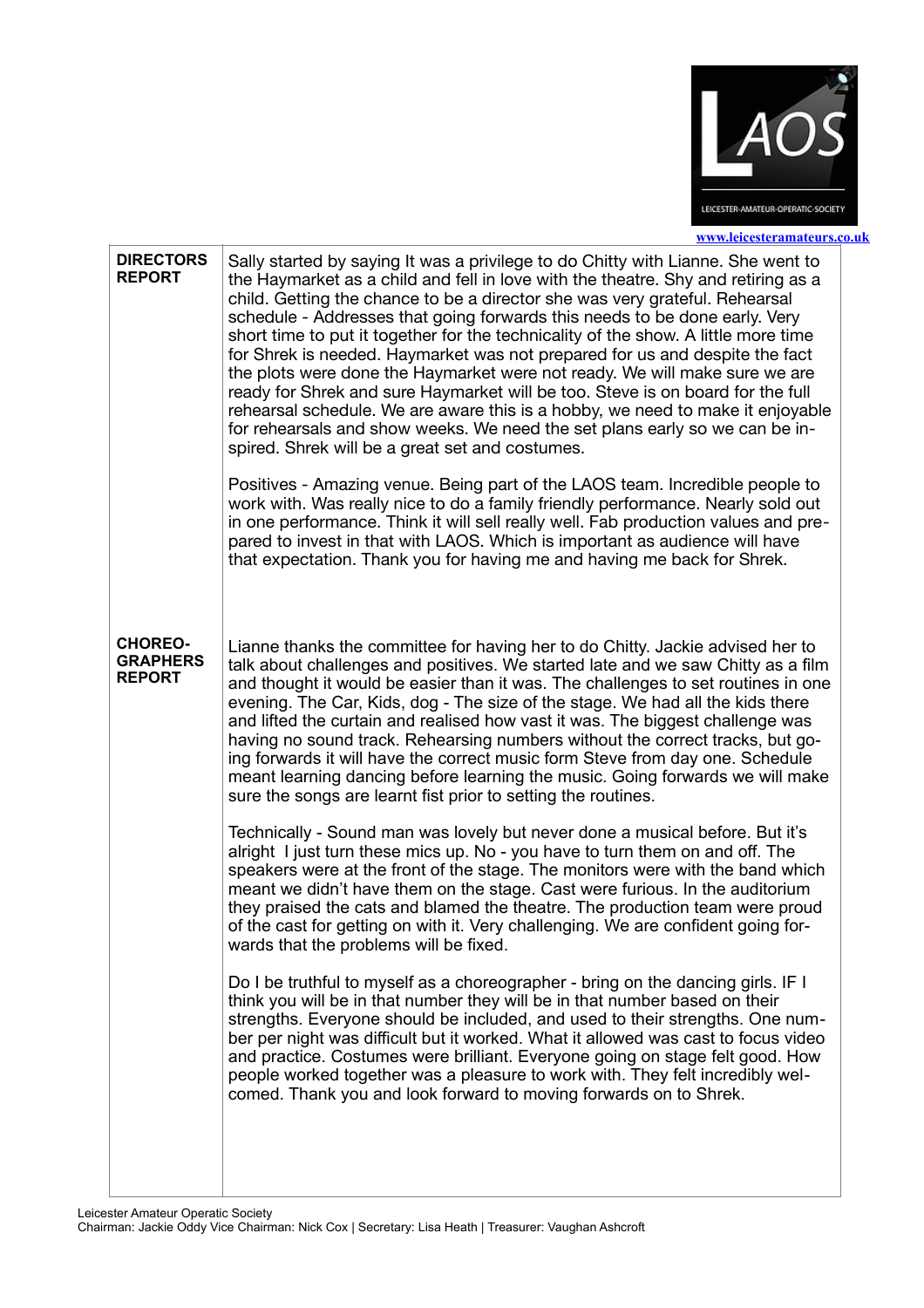

**Treasurers Report** Vaughan handed out the accounts and talked through the main detail. Starts with the comparison of Parade to Chitty: Ticket Sales Parade was £18,264 and Chitty was £59,685 Discussing The sales - Total show income was £50,607 Staging cost was £20,600 - back page on staging costs discussed. Expenses discussed - Invested in advertising and publicity. Very worried a few weeks before the shoe. Hired the car for the day for £700. Sold three times that in ticket sales that day so was worth it. Show expenses totalled to £51,048 so we had a loss of £440 Income and Expenditure - When we entered into the agreement with the theatre. Jed was keen to make it work for us financially. We broke a deal where we worked out how much we needed to break even and agreed that is what we would pay. A lot of costs increased so looked to make a sizeable loss. We went to see Jed to discuss and he agreed to pay us from the ticket sales what we needed. I worked out how much from the ticket sales we needed to break even and worked backwards to come to the figure of £15,375 (our balance). Balance sheet discussed - Society worth £20,877 (so broken even). A positive outlook for next year - Shrek already sold £16,000 worth of tickets. Accounts Proposed By: Jackie Oddy Accounts Seconded By: Becky Valentine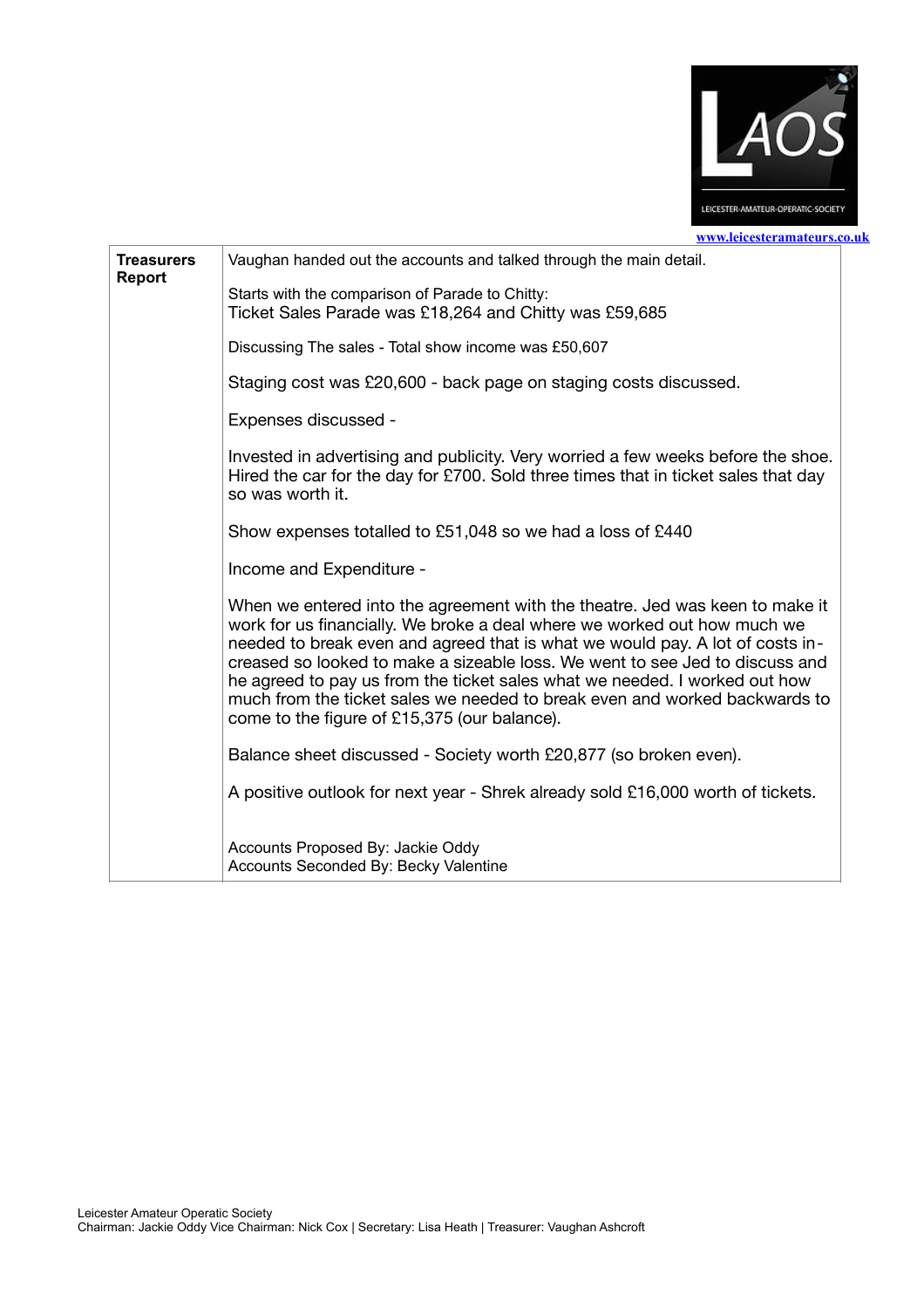

| <b>Election of</b><br><b>Officers</b> | Vaughn read out the status of the committee detailing which officers were available/<br>unavailable for re-election, who had been nominated to stand on the committee.                                                                 |
|---------------------------------------|----------------------------------------------------------------------------------------------------------------------------------------------------------------------------------------------------------------------------------------|
|                                       | Chairman<br>Jackie Oddy was stepping down as chairman. Nick Cox is being proposed for chairman.<br>This was proposed by Jodie and seconded by Scott O Tomkins.                                                                         |
|                                       | <b>Treasurer</b><br>Vaughan Ashcroft was available for re-election. This was proposed by Sarah Barton &<br>seconded by Liz Kavanagh.                                                                                                   |
|                                       | <b>Secretary</b><br>Lisa Heath was stepping down. Matt Barton was proposed to take on the role.<br>Proposed by Becky Valentine and seconded by Kate Goodall.                                                                           |
|                                       |                                                                                                                                                                                                                                        |
| General<br>Committee                  | Shelly and David have one year remaining                                                                                                                                                                                               |
|                                       | Nade and Josh have two years remaining                                                                                                                                                                                                 |
|                                       | Pip has decided to step down.                                                                                                                                                                                                          |
|                                       | We had 2 members nominated to join the committee and both nominations were<br>accepted. Liz Backes was nominated by Jade Afflick & seconded by Chris Hall. Lianne<br>Rana was nominated by Scott O Tomkins & seconded by Nicole Lloyd. |
| <b>Auditor</b>                        | Mike Walker                                                                                                                                                                                                                            |